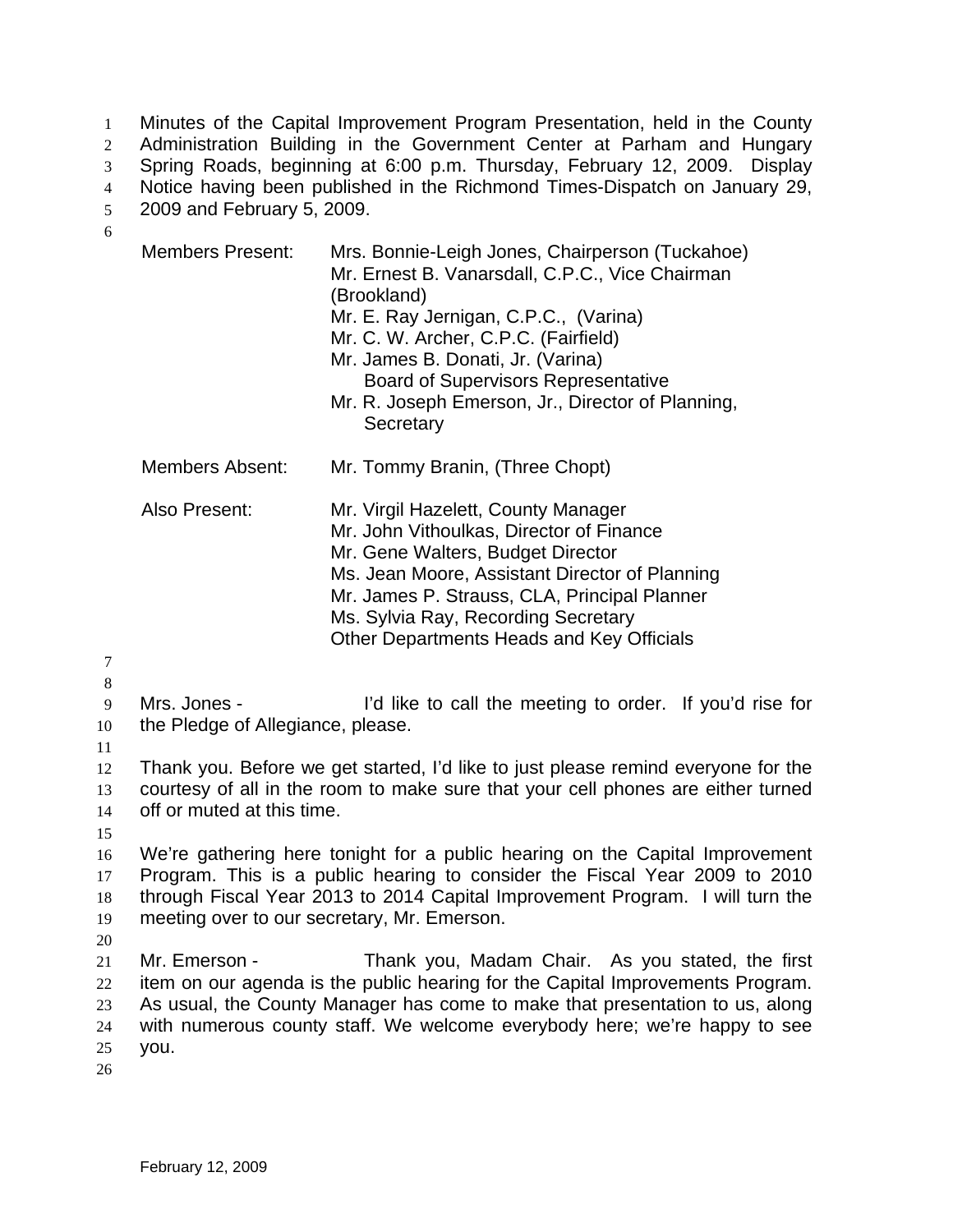Mr. Vanarsdall - While Mr. Hazelett is coming to the microphone, Madam Chair, I say this every year, so I want him to not think I forgot it. This seems to be like the who's who in Henrico County. This is like the Oscars of the County. We never have all of these people under one umbrella until we have this. We're very glad to have all of you, and as I say every year, we have two meetings a month, and when you don't have anything else to do, you can come over here and just really enjoy yourself. 27 28 29 30 31 32 33

34

35 36 37 38 39 40 41 42 Mr. Hazelett - Thank you, Madam Chair, members of the Planning Commission, and Mr. Donati. As I begin this evening, I'll take a little point out of order. There's an individual with us this evening that you'll probably see for the last time in an official capacity. That is our Director of Public Works, Mr. Lee Priestas, who has been with us since 1975. He will be retiring effective tomorrow, unless I lose the paperwork between now and then. So, Lee's last day is tomorrow. Lee, if you'd stand up. I know they know who you are, but let's let them see that you've lost a little bit more hair.

43

44 45 46 47 48 49 Madam Chair, members of the Planning Commission, as always, it is a privilege to come before this body to make a presentation. We usually tell you that we're here to answer all the questions, and the bus is outside, waiting, running, in case we can't. The bus is not outside; we can't afford the fuel to run it. We're here to make a presentation to you concerning the proposed CIP for five years and, of course, the Capital Budget for 2009 to 2010.

50

51 52 53 54 55 56 57 In this difficult economic environment, reaching a balance between the County's many, many infrastructure needs and the continued careful stewardship of the physical resources has become extremely difficult. What is more difficult is the aspect that I'm the midst of an operating budget that usually by this point in time is locked down. It is not. So, I have difficulties on two fronts as we move forward. To tell you about some of that this evening, I'd like to share some of the economic realities that face us as a County for the coming fiscal year.

58

59 60 61 62 63 64 65 66 67 68 69 70 71 72 It's really hard to turn on a television or pick up a newspaper without seeing reports of the global financial crisis that we all face. As you can see from the headlines, it doesn't paint a very pretty picture. Sometimes Wall Street seems a little distance; however, the troubles in the real estate market, the stock market, and now the local job market have begun to directly impact Henrico County. The full impact of the jobs and the corporate losses that have already occurred have not yet been felt by Henrico County. What is more troubling is that we have no indication that we know where the bottom is, and you will hear me say this several times because it's the one that keeps me awake at night, and in 37 years, that's a rarity. This compels us to conserve the resources that we have and to do everything in our power to reduce our future obligations in the shortterm. We must be able to operate. We must be able to provide services to the citizens. These actions are not desirable, they are essential to the operation of this County. The most updated Metropolitan Richmond Announced Job Loss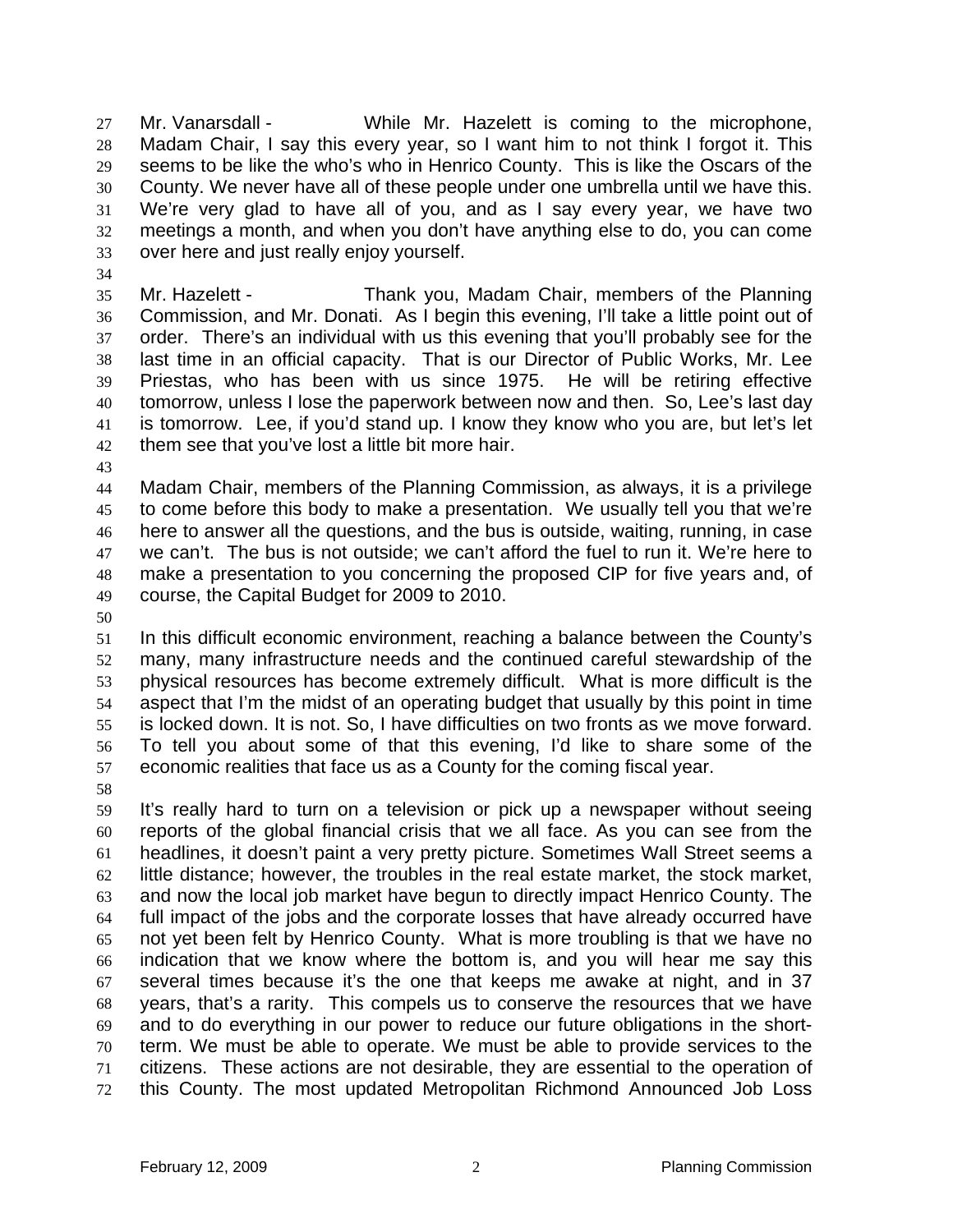Report—some of you have seen this; Mr. Donati has seen it—has nearly 10,000 jobs cut in this area, the metropolitan area, since the beginning of 2008. Those highlighted in yellow are in Henrico County. Many of these employees live or shop in Henrico County, and thus have an impact on our economy. You don't have to add the numbers there. In Henrico County, it's a little over 6,400 jobs of those 10,000. 73 74 75 76 77 78

79

80 81 82 83 84 85 86 87 88 89 90 One of the companies on this list is Qimonda, which operated, of course, in the east end of Henrico County. It has been the County's top real estate and personal property tax payer since it began operation in 1997, as well as the County's top customer of water and sewer funds. Qimonda did announce that they will close in the next several months, and it will be a total loss of over 3,000 jobs. In addition to that loss of jobs, which is extremely important to me because it will impact a number of other jobs and other corporations, I'm facing the loss of over \$4 million in tax revenue, and almost a half a million dollars in revenue to the water and sewer fund. Those have to be accounted for not in the capital budget that we're going to be discussing, but, of course, in the operating budget.

91 92 93 94 95 96 97 98 99 100 We shift a little bit. Foreclosures are something you have seen in the paper. It's talked about in a lot of localities. Some localities it is absolutely horrendous. There's one to the north of us that has 800 foreclosures a month. Eight hundred. Over 8,000 in the last year. In Henrico County, you can see this. From 2001 to 2008, you notice 2007 being 241, 2008 being 462. It is doubled. But that number is not quite as significant as it is in some other jurisdictions due to the fact that we over a 105,000 residential parcels. It is symptomatic; it is an indication that we are being impacted, but perhaps not to the degree of some other localities. Those are the items that we talk about on the national front. If that's not enough, we need to turn to the state budget and its impact on Henrico.

101

102 103 104 105 106 107 108 109 110 111 The Commonwealth, like many states, is facing a budgetary shortfall of increasing magnitude, and I emphasize the word, "increasing." In October, Governor Kaine released a statement that the state budget was expected to have a shortfall of about \$2.5 billion in the biennium. He addressed that with a number of one-time cost-cutting efforts. One time in the fact that some of it included delay of salary increased, expenditure and hiring freezes, use of the Rainy Day Fund many of those things that we would do also if we found ourselves in that predicament. But as they were one time in nature, it meant that the County was spared any real impact. We made our adjustments in the budgets in the current fiscal year.

112

113 114 115 116 117 118 With that being said, I also have to tell you that those one-time measures do very little to offset the impact in the upcoming 2009-2010. In essence, those one-time efforts more or less pass it to the next fiscal year where it will impact us. As such, the Governor has also indicated—again, we're talking about the period of October and a little bit into November—that if he had to make additional cuts, no program would be spared, including education. Well, guess what? In December,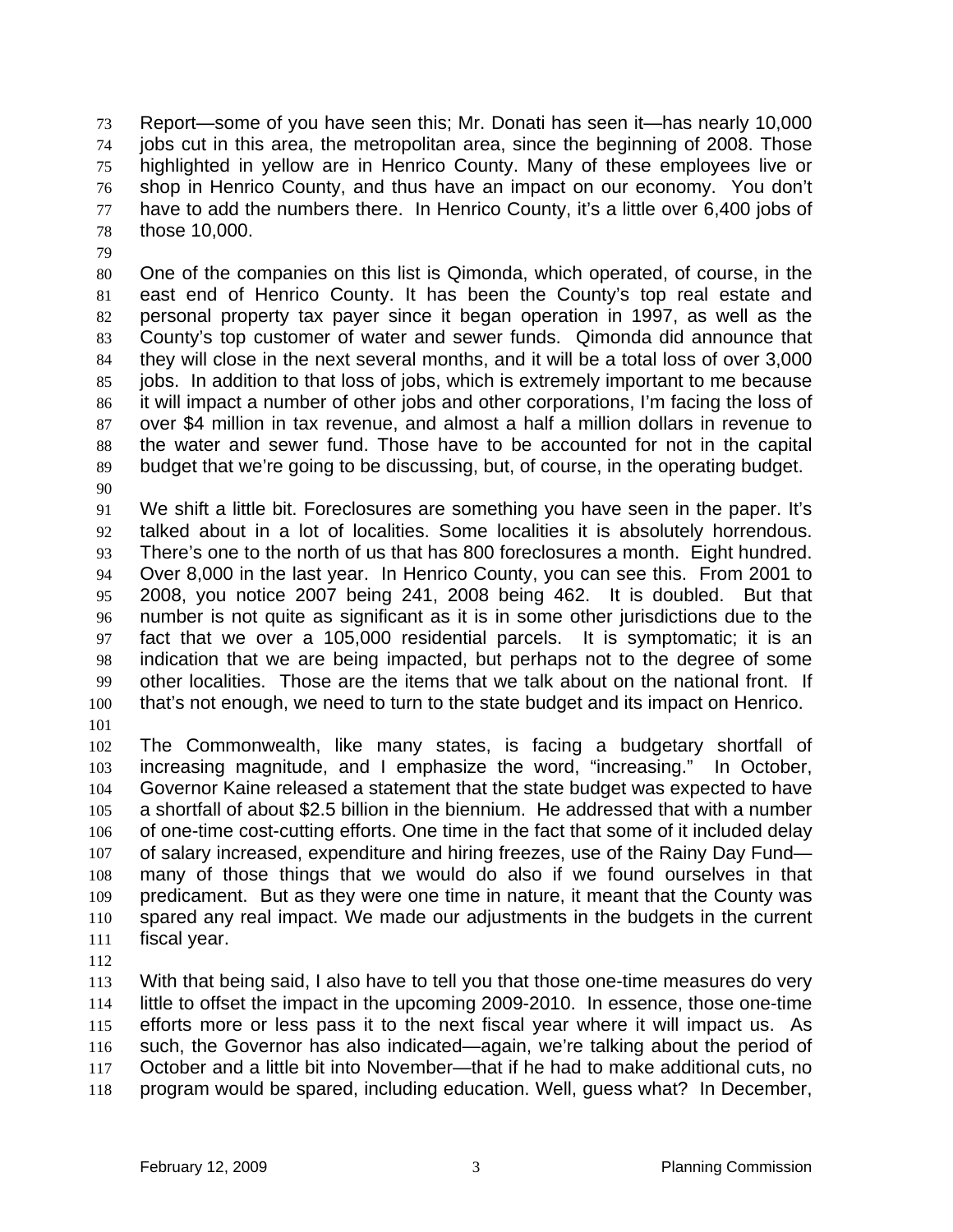he presented his 09-10 Budget Amendments to the General Assembly in which he estimated a new budget shortfall. This time, 3.2 billion, sixty days after he indicated 2.5 billion. Seven hundred million dollars difference in sixty days. Recent news indicates that those revenue pictures continue to fall. Some estimates are close to \$4 billion at this point in time. The Governor will make a revised presentation to the General Assembly before it leaves town so they can, of course, act upon that. That will probably be done during the latter part of February. However, addressing the shortfall for Fiscal Year 2010, the necessary budget adjustments won't be complete, really, before we lock down the operating and capital budget for Henrico County. It is possible that we'll have to redo both of these budgets again. And perhaps even another time. 119 120 121 122 123 124 125 126 127 128 129

130

131 132 133 134 135 136 137 138 139 140 If the national and the state economic picture is not enough, let's discuss the largest local revenue source that we have—real estate. Real estate revenues account for over half of our local revenues in Henrico County. New construction of single-family homes is down significant. The number of single-family household permits was down 16% in 2007-2008 as compared to the previous fiscal year. More recent data further suggests that permits in the first half of 2008-2009 reflect a reduction of 42% in the same period in the previous year. You as the Planning Commission have also seen the slow-down in the number of subdivisions coming to you and recording, and also the number of POD's that have been submitted in reference to prior years.

141

142 143 144 145 146 147 148 149 150 151 152 153 So, while those numbers are down, we also must look at the values that will be attached. This graph pretty much sums up the County's real estate value in 2008. Look right over to those last two red dots or squares that you see. Yes, we actually do see a slight increase in the real estate tax base in 2008—0.5%. That's the lowest figure of increase over the last 30 years in Henrico County, but it is a positive. A lot of that is because of commercial construction that is going on. This positive growth is directly attributed to some small increase in residential development and the commercial construction that is occurring. I will also tell you that while you saw a number of indications in the paper about reductions in real estate values in some of our sister localities of 1.5%, Henrico real estate assessment in residential has declined by 1.8%. Yes, values are decreasing. Values are also increasing. But overall, we're seeing a reduction.

154

155 156 157 158 159 160 161 This chart was put in there so that you could reflect upon those two items that I just presented to you. Real estate tax, state revenue, which make up over 70% of the revenue that is available, the total revenues. In other words, the vast majority of our resources are expected to either decline or remain relatively flat. That leaves a remaining 30% of the revenues available to our local government, those shown in green, to carry the load in the next fiscal year. Or at least I wish it were that simple.

162

163 164 Other revenues that are directly impacted by a struggling economy are, of course, our personal property tax and local sales tax. This combined make up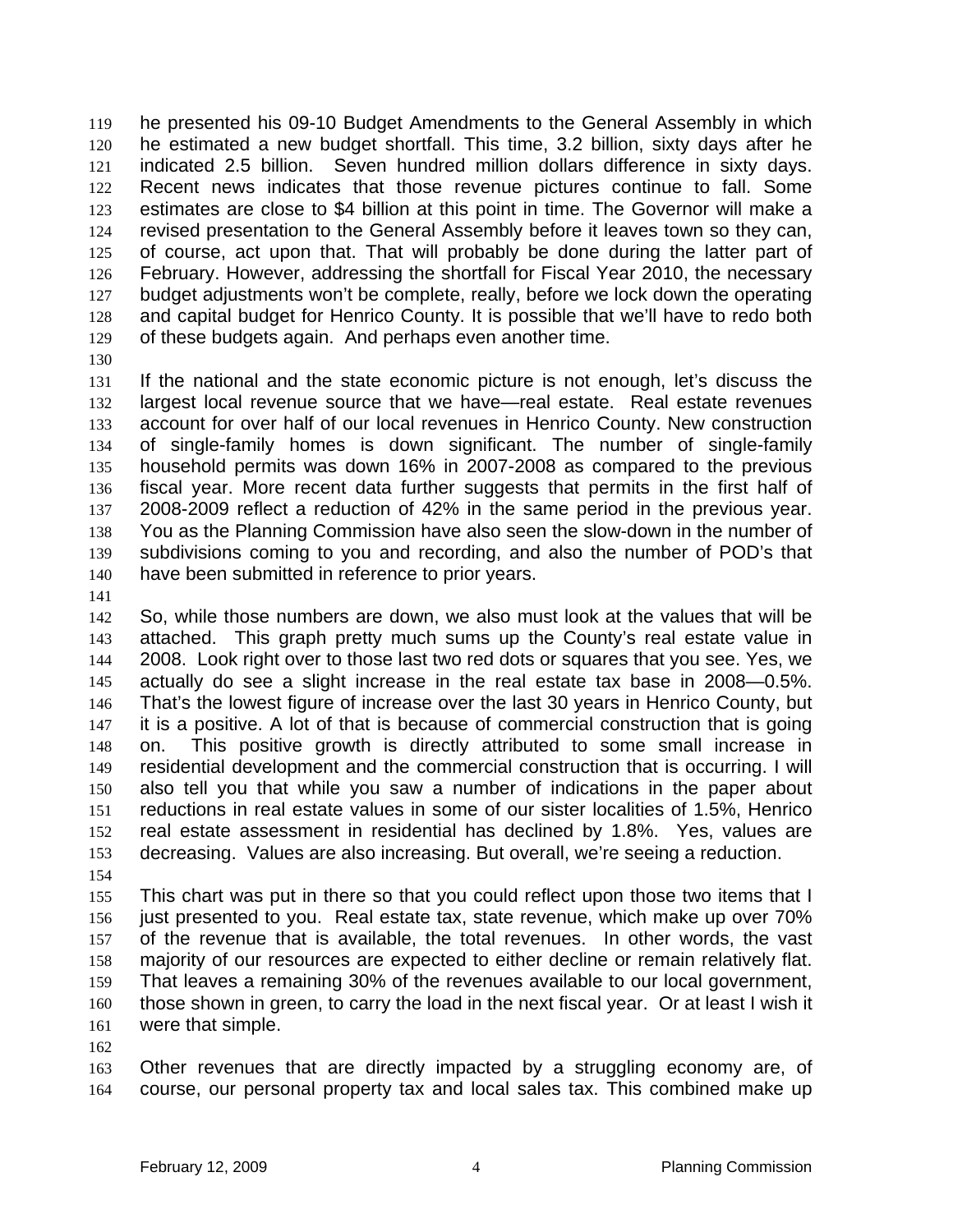18% of all of those resources. Those revenues are very, very elastic. What that means is that the slightest change in the economy can impact them, which, of course, we're seeing. Obviously, with the current shape of the economy, these revenues will also see little to no growth in the next year. 165 166 167 168

169

170 171 172 173 174 175 176 177 178 Given the state of our economy, it is necessary to exercise increased caution and some sleeping pills in managing our resources. We must continue to provide the services that our citizens expect, extremely outstanding services by all of these individuals behind me. And we must do so with limited resources. I've been through the Executive Operating Budgets; the Board of Supervisors will do that in March. I can tell you it wasn't very comfortable. It wasn't difficult because all of these men and women behind me stepped forward and did what they had to do in order for us to get through this. That is something that is always done in Henrico, and I'm very, very proud of them for that.

179

180 181 182 183 184 185 186 187 In short, though, difficult decisions do lie ahead of us. This multi-faceted economic crisis that currently exists is going to have a significant impact on the decisions we make. While we remain ambitious in our agenda for continued growth and prosperity for the citizens, we must make the most prudent fiscal decisions based on the reality of the situation we're in. Some people would not envy the position that I stand in because of that, but we have to make those. As I mentioned earlier, this economic climate has made the balance between resources and competing priorities very difficult.

188

189 190 191 192 193 194 195 196 197 198 199 200 201 202 203 204 Due to these current economic conditions, and the uncertainty of future revenues, the proposed 2009-2010 Capital Budget delays the appropriation of funding for the 2005 Bond Referendum projects that were originally slated for 2009-2010. There is debt service with that, which is very large. Those delays include education, fire, public safety, and road projects, but we believe it is necessary, and we believe that we can do it without impacting the current service level to our citizens. In addition, education projects that typically see funding directly from the state—state lottery and construction funds—as well as Public Works' projects that receive funding from the state—known as our gasoline allocation for construction—are not included in the proposed improvement program due to the fact that the state is telling us that money's not available. Possibly. We're still holding out breath a little bit. If the General Assembly approves a budget that includes funding for either of these areas—construction funding for Public Works, or state lottery and construction funds for school—they will be appropriated via an amendment to the budget once we know that that funding is there.

205

206 207 208 209 210 So, with that background, let me go through the proposed CIP for five years, as well as the proposed Capital Budget. These are the summary aspects. The first one is a project my immediate staff and I have been working on for probably three years. It's the Customer Relationship and Management Effort, which in essence is a simple system to increase the efficiency of responding to our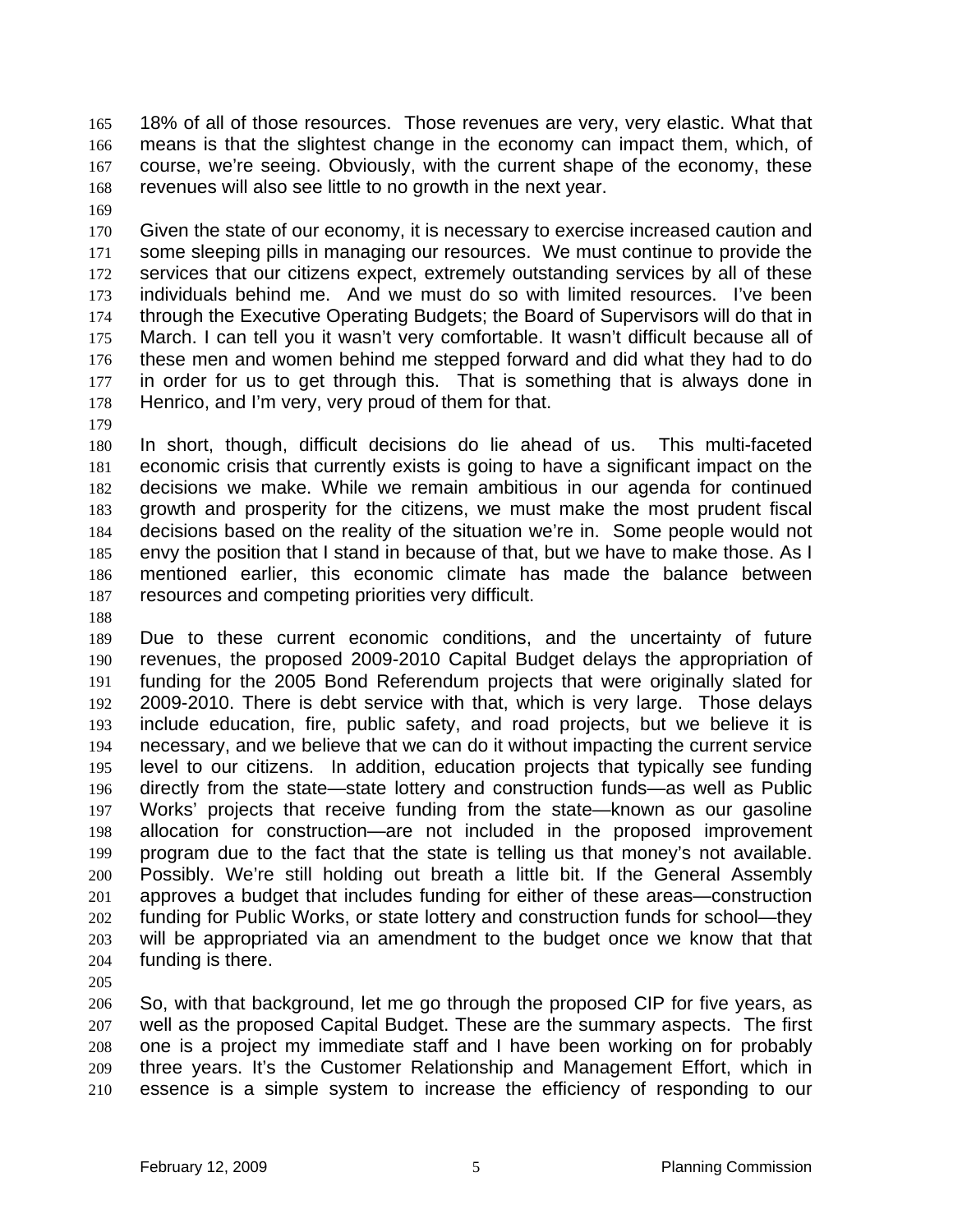citizens. Because of the increase in numbers and the density of the population in the County, as you can see it carries a very large price tag. At one point in time, we will consider it. It will be presented to the Board of Supervisors. So, it is in the five-year program. 211 212 213 214

215

216 217 218 219 220 221 222 223 224 225 226 227 228 229 230 231 A little over \$598 million for education. That includes five new elementary schools, two middle schools, two new high schools, a school administration building, renovations and additions to number of other schools. Fire's request is \$79.5 million includes funding for three new fire stations, rebuilding and relocation of four stations, and land associated with eleven fire stations for renovation and expansion. General Services, \$319 million over the five years. It's always a big request. This includes roof repair, mechanical improvements, pavement rehabilitation, those things that are absolutely necessary for the operating aspect of the general government. Human Resource is requesting funding, a small amount of funding for consideration of feasibility study for a fitness and wellness center. While that sounds small, it is critical to the future of this County simply because of the amount of money that the County puts in to the healthcare of all its employees, and the fact that we must control that in the future. Information Technology, a request of \$3.9 million to replace the current E-911. Very important to our citizens, as well as the continuation of our computer software program.

232

233 234 235 236 237 238 239 240 241 242 243 Police, \$1.2 million for a special service facility, which would go into the renovation of a former animal shelter. Libraries, almost \$84 million for three new libraries, renovations, and expansion of a library, and again, land purchases. Also, the landfill. This totals \$3.6 million for two projects that would be associated with the Springfield Landfill. That, in essence, would close out those activities at Springfield in the five-year period. As always, \$57 million. Mr. Priestas would like to see all the done before he leaves. I'd like to tie his contact to that, but I don't think it'll work. Fifty-seven million dollars is requested for 81 drainage projects. Geographic Information System, \$1.5 million. That, again, is over five years. All of these are over five years to allow for the accumulation of funds to continue to fly the County, as we must do.

244

245 246 247 248 249 250 251 252 253 Road projects, \$34.3 million to improve and alleviate congestion, and safety concerns. Recreation and Parks—a more and more high priority for the citizens of this county—\$257.5 million for projects including improvements to our existing facilities, as well as development of new parks. The Registrar has submitted a project totaling a million dollars for electronic polling books to make it much easier for our citizens to vote. The Sheriff's Office includes two projects totally \$317 million to add air conditioning to areas of Jail East, and a feasibility study believe it or not, something that I don't relish at all—for the future expansion of the County's jail efforts due to the increasing population.

254

255 256 The next slide reviews our Enterprise Funds, Public Utilities, which, of course, is water and sewer, and the Belmont Golf Course. Public Utilities, that number is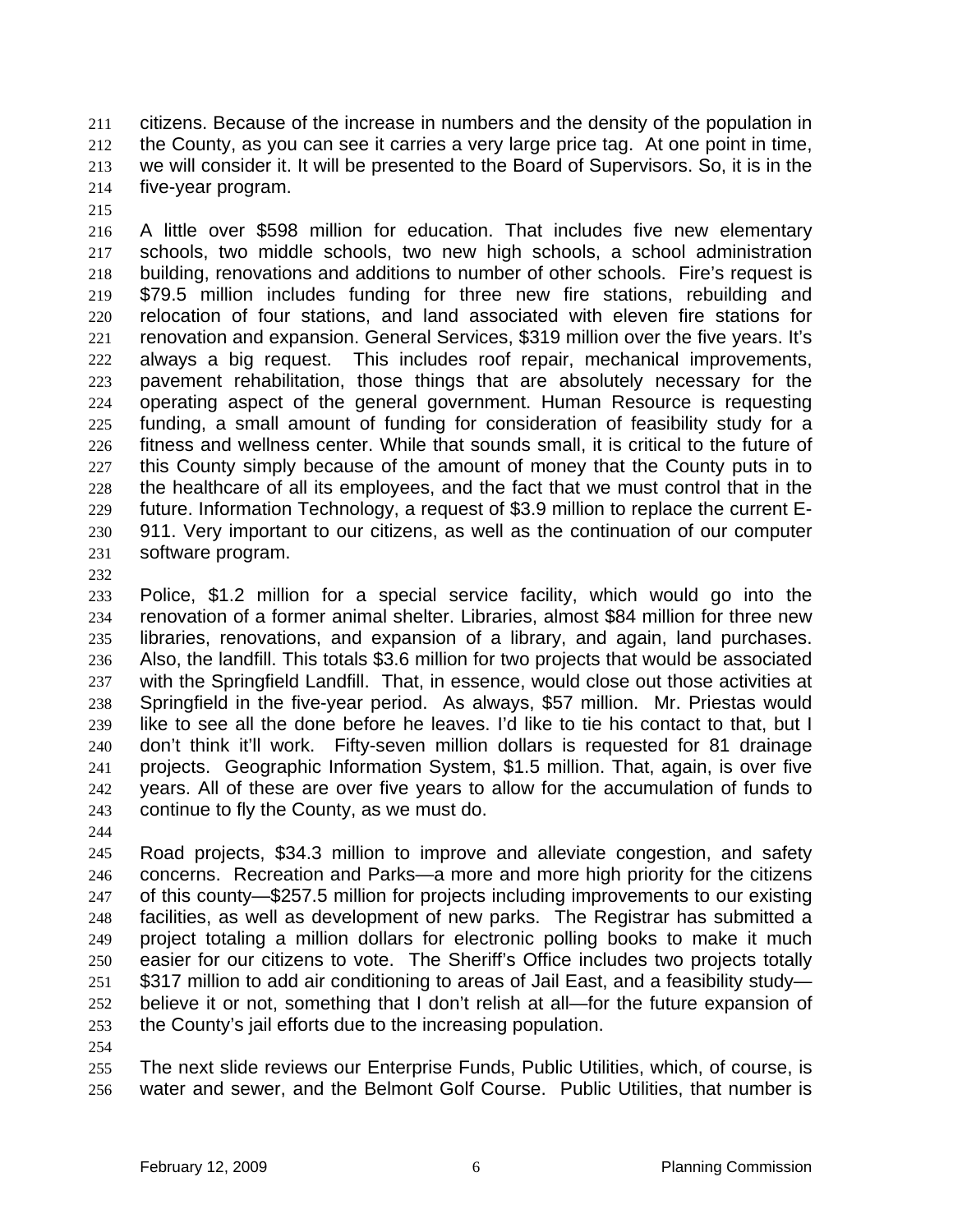very large. Of course, being an Enterprise Fund, it initiates its own source of revenue—\$416.9 million. That includes projects to rehabilitate, expand, and modernize our water and sewer system, something that has to continue in order to ensure that those facilities are available for our citizens. The Belmont Golf Course is requesting funding of \$6.9 million for additional parking and improvement of the golf course itself. 257 258 259 260 261 262

263

264 265 266 267 268 269 270 In total—you see that total—\$1.87 million, the largest CIP request in the County's history. More demands are being placed on us. That's not coincidental to the economic aspect that we're in, but it's simply because the County continues to grow—over 305,000 in population at this point in time. While we're in the economic dilemma, we will not, I believe, be in it for a longer period of time. I use the word, "ER." We will come out of this, and these are needs that we will have to face.

271

272 273 274 275 276 277 278 279 280 281 If we look at the proposed budget, the one that I ask you to consider this evening, it has been drastically cut, as I've indicated. You will see \$2.5 million for education because we have to continue with roof replacement and mechanical improvements of the various school buildings thought Henrico County. I have \$7 million proposed in the area of finance to create a reserve for land acquisition for various facilities in the County. You heard me talk about 11 acquisitions for the Fire Department, new libraries and so forth. While it's difficult for me to say, acquisition of land during these economic downturns is a very sincere and critical concern of Henrico County. We can get land at a very, very good price for the future of our citizens.

282

283 284 285 286 287 288 289 290 General Services funding of \$1.9 million includes for the planning and design costs of our Human Services building HVAC system. These buildings cannot operate, as they're closed buildings without ventilation and air conditioning. These are necessary. We cannot shut these buildings down. Replacement of the central automotive maintenance fuel management system. We want to make sure that all of these vehicles that we are providing and operating to provide services to our citizens are fueled properly, and that we can control those expenditures.

291

292 293 294 295 296 297 298 299 300 301 302 Information Technology, \$2.6 million of that will replace that current E-911 system. We do not have a choice there. We also have a funding source for it. The funding of \$3.6 million for landfill, for the indications that I'd mentioned, the transfer station, as well as design and construction for the closure. That would be in the future. A hundred and seventy-five thousand dollars is recommended for the County's Geographic Information System, something that we cannot stop. That is an accumulation of money for the flyover on a routine basis. Public Works, a very, very small amount of money for road improvements—\$850,000. That won't go far, but there is a revenue source, which you'll see in just a moment. Recreation funding of \$300,000 for facility rehabilitation across the County. And funding of \$150,000 for the Sheriff's Office to support that jail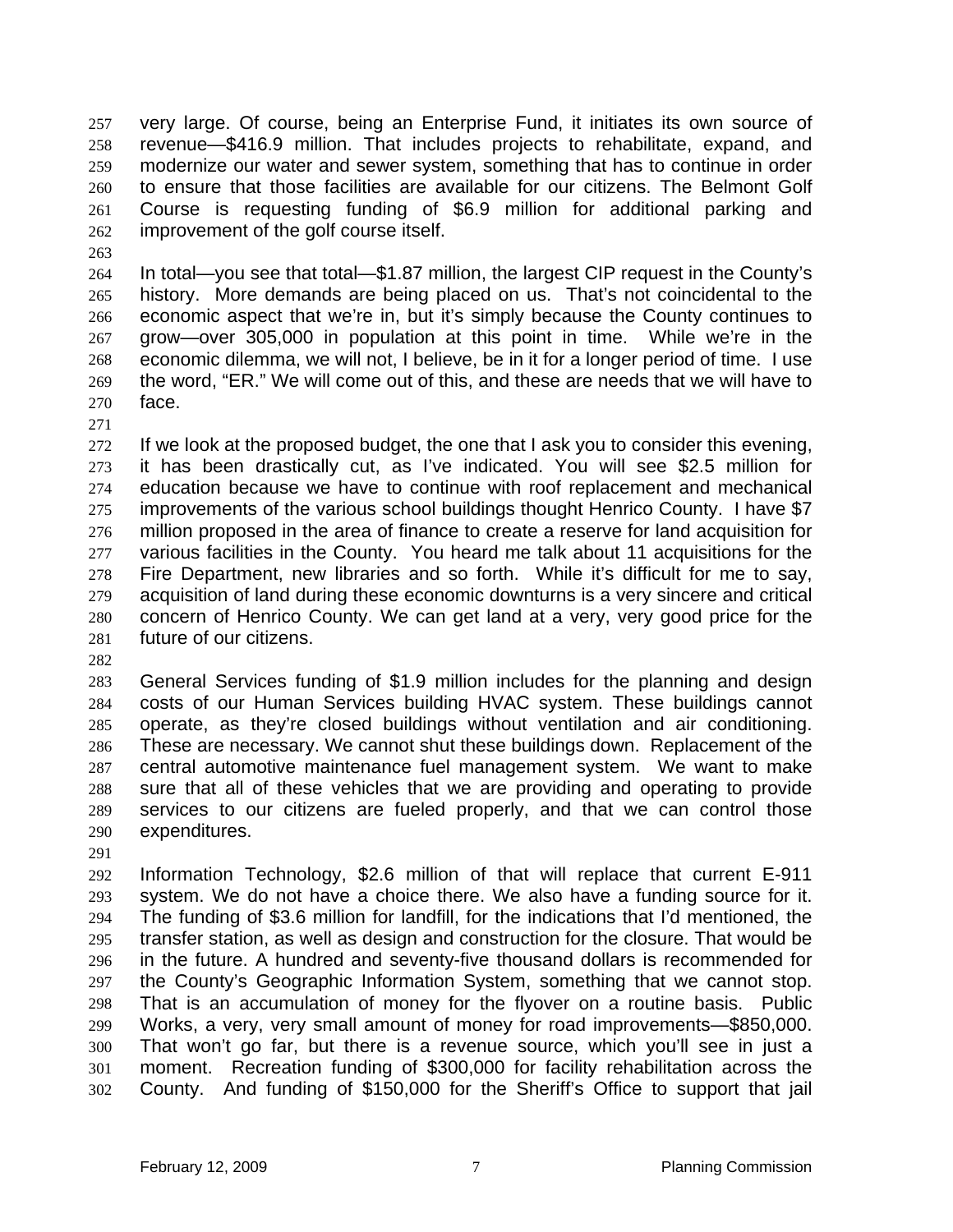expansion study. We cannot afford to get behind in reference to those needs. And \$33.8 million for Public Utilities. That is for the expansion and rehabilitation of our water and sewer system. Of course, there is a funding source outside of general government for them. 303 304 305 306

307

308 309 310 311 312 313 314 315 316 317 318 319 This slide is an effort to help you understand. It's quite different from what you've seen in the past. It does not include revenues from General Obligation Bonds for education or general government. It does not include state lottery or state construction funds, and it does not include the State Transportation Funding for roads. Obviously, you see the Enterprise Fund, almost 64%. That, of course, is their own funding source in reference to the rates which they have in effect at this point in time. The General Fund totally \$14.1 million includes capital projects encompassing both general government and education, which are necessary. I believe that we can do this within our existing revenue sources. The landfill that I've mentioned. Public Works that I've mentioned. Central automotive maintenance. There's a funding source from that. We have reoccurring budget charges. And the Enterprise Fund, which is \$33.8 million.

- 320
- 321 So, that totals the \$52.9 million of budget.
- 322

323 324 325 326 327 328 329 330 331 332 Madam Chair, members of the Commission, as you've seen throughout this presentation, there are still a number of unknowns in regard to the economic downturn, and a number of County resources which are, quite frankly, a moving target right now. Where will the state budget shortfall end, and what is the impact on this County? I don't know. I wish I did. The Governor stated he will update those revenue projections this month, and well revise anticipated shortfalls as necessary. Quite frankly, I'm afraid of that because I think it may impact our education system. I think it may impact some of our shared expenses for the services that we offer our citizens. Then we have more difficult decisions to make.

333

334 335 336 337 338 339 340 341 Then there's that highly-publicized Federal Economic Stimulus Package, which may contain funding for certain public infrastructure in an effort to spur the economy. Will the County receive those funds? If so, under what conditions, and strings, and restrictions? We review this about every other day, and I still have to give you the same answer—I just don't know. I can't hold my breath on this one, because we have no idea of how it's going to come, what's going to come, where it's going to come from. Probably through the state of Virginia, and all of the strings that will be attached.

342

343 344 345 346 347 348 When some of these uncertainties become more concrete, there is a possibility, as I mentioned, that we will have to revise the Capital Budget, as well as the Operating Budget, in the future. That's not a comfortable position to present to you, or to the Board of Supervisors in the coming weeks. But Madam Chair, members of the Planning Commission, what you see this evening I decided to present to you so that you understand the plight and dilemma of your local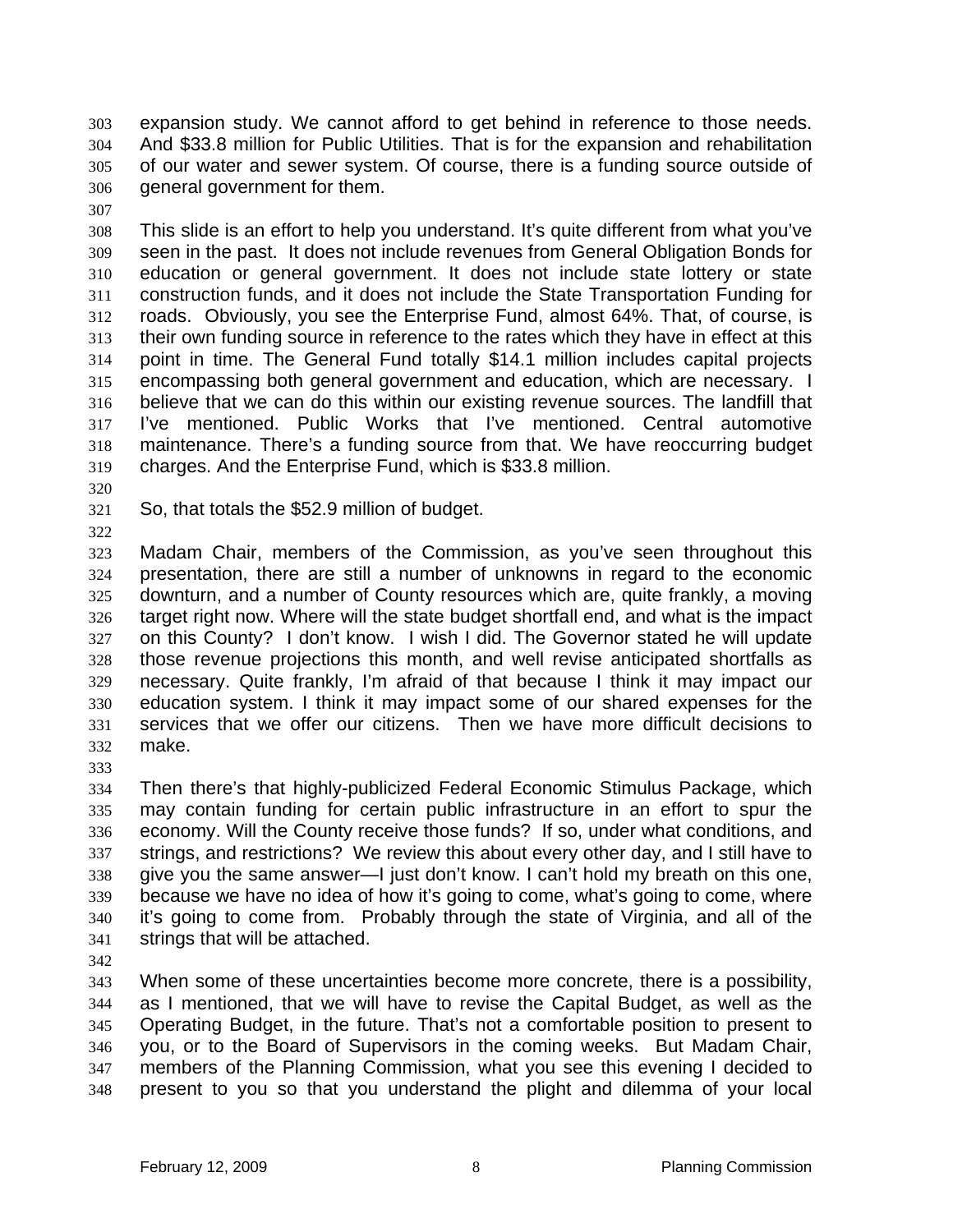government. It is very real. Henrico County is not an island. In many aspects, because of the way we do our budgetary considerations, we are probably better off than a lot of our sister localities, but it is impacting us. What you hear on the news and read in the paper does, and has, and will impact Henrico County. What you've seen this evening as the proposed Capital Budget reflect what I think is absolutely necessary, a very prudent fiscal approach. Given the economic environment that we have, I think it is the only responsible approach that is available to us. In short, we cannot err, we cannot fail. The impact of that is so great on this County, on its citizens, and on its employees. 349 350 351 352 353 354 355 356 357

358

359 360 361 362 363 364 365 I'd like to thank you for making the opportunity available to me and to staff. We'll try to answer any questions that we possibly can on this \$52.9 million CIP budget effort, and, of course, any questions on the over five-year program. I don't mean to give you doom and gloom, but I do think that it's appropriate that you do understand some of what faces staff. Some of the Board members have seen this. I do try to talk with them about it when I get the occasion. And, of course, it will be coming forward as both the Operating and Capital Budget.

366

367 368 With that, Madam Chair, members of the Planning Commission, I and staff are available for any questions you have.

369

370 371 372 373 374 375 376 Mrs. Jones - The Mr. Manager, I thank you very much. I'm very please that you have been here tonight. The length and breadth of your presentation which was somber and it is a somewhat difficult time to discuss anything in economic terms. This County, I've always been so proud of the fiscal conservatism, and the oversight for citizens, firms and the stewardship of the County that have [inaudible], and that certainly everyone [inaudible] part in [inaudible]. So, thank you for what is a realistic analysis of our plan.

377

379

384

378 With that, I'll ask if anyone has questions.

380 381 382 383 Mr. Archer - Thave two, Mr. Manager. In your indication that the budget would have to be revisited possibly some time in the future, does that mean that you and your staff have to go through this process again, and make another presentation to us and to the Board for re-approval, I suppose?

385 386 387 388 389 390 391 Mr. Hazelett - It depends, Mr. Archer, on when it occurs and the magnitude of that. Certainly if they're small in number, it would not require us to come back, I don't think. Until I know what the magnitude of those possibilities are, I can't answer the question. I wish I could. Certainly, the Board of Supervisors who appropriates the funds will have to revisit, but there is a possibility we'll have to bring it back here also. It all depends upon the magnitude.

392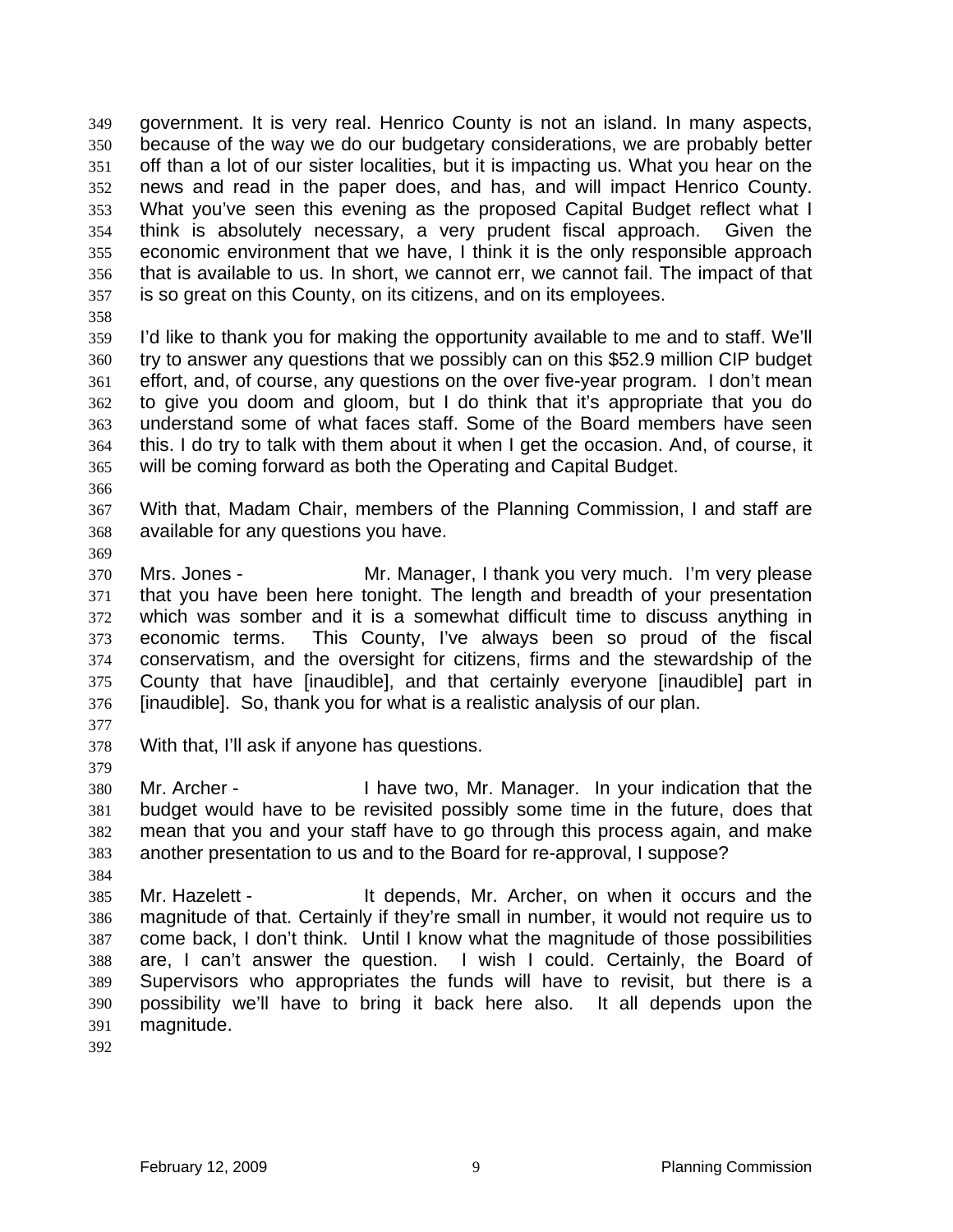Mr. Archer - I think we talked about this a little bit last year. Anticipating the topping out of the landfill, have we anticipated what we'll do when that occurs? Do we have to acquire new land, or could we outsource that? 393 394 395 396

397 398 399 400 401 402 Mr. Hazelett - One of the two projects with Springfield Landfill is the creation of a transfer station, where we would, of course, pick it up and by contract, take it to a landfill outside of Henrico County. We do own land in the eastern part of the County. We could site another landfill, but at this point in the age of Henrico County, I do suspect that we would go elsewhere through that transfer station.

403

405

411

404 Mr. Archer - Thank you, sir.

406 407 408 409 410 Mr. Vanarsdall - Mr. Hazelett, you touched on this. I understand the other localities are not in as good shape as we are, and I think it's a reflection on you and your team. We appreciate everything you've done. It also has a reflection on our longstanding Board. I think we'll make it. This is probably the toughest time since you've been manager, isn't it?

412 413 414 415 416 417 418 419 420 Mr. Hazelett - No one that I know of in this business has seen this. And, of course, I've been with Henrico for 37 years. I talk to a lot of people in a lot of different circles, and no one has sat in this chair. I've sat here for 17 years, but no one has sat in a comparable chair for 37 years. No, we have not seen this. The gnawing question is we don't know where the bottom is. If we did, we could look at it and do something with it. Right now, it's hang on. Provide what you have to, but hang on. It's not over. Two thousand eleven is going to be a more difficult year; I already know that. Even if the economy increases, we have some very large obligations that we have to meet in 2011; we have no choice.

- 421
- 422 423 424 Mr. Donati - The You had mentioned \$850,000 on new roadway projects. Is that above the new construction money that we get through our formula, or are we still going to get that?
- 425

426 427 428 429 430 431 Mr. Hazelett - The new construction money at this point in time is up for debate. They've given us one indication that there would be no construction money. Then they indicated that there was a possibility of some. Until they make that final decision, it has not included any construction money other than that which is already obligated into a project. The \$850,000 is license fees that are generated by Henrico County and not by state gasoline tax.

432

435

433 434 Mr. Donati - The new construction money and maintenance money was from gas tax, correct?

436 437 Mr. Hazelett - Yes sir. Maintenance money is good, construction money is not.

438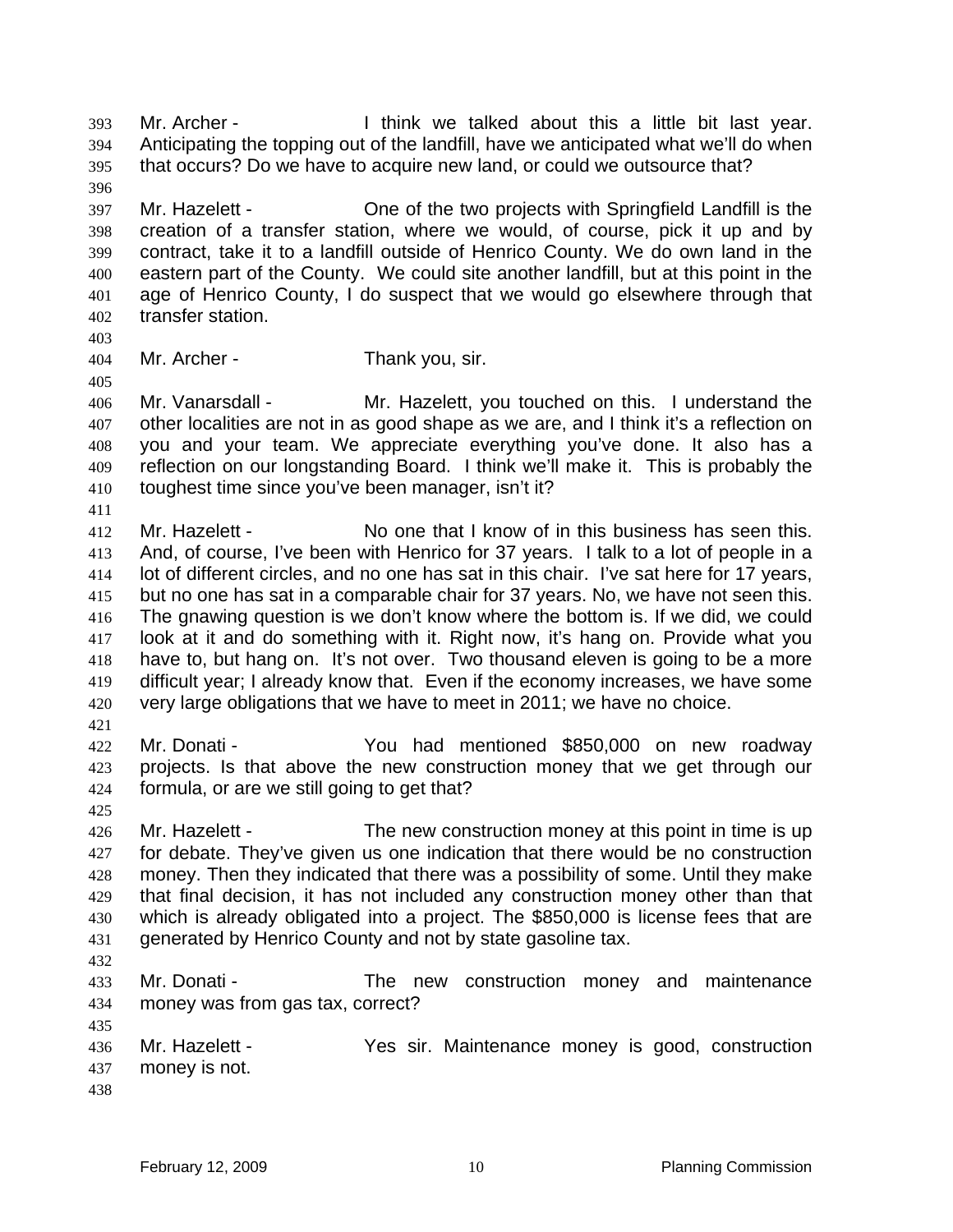Mrs. Jones - **Mr. Manager, do [inaudible]** project. I'm sure that's a multi-faceted project. Is there a direct correlation to projected savings from [inaudible]? 439 440 441 442

443 444 445 446 447 448 449 450 451 452 453 454 Mr. Hazelett - There has not been. We have been to a number of locations. There is a possibility of that, depending upon how you formulate it. Two things would probably happen. One, of course, would be a 311 call center where all of our customers could provide their complaints, requests for information, and so forth. That could reduce some of our manpower needs within the departments receiving that information. The distribution of that is either the 311 call center, or through our computerized center, web page enhancement, and so forth, which could possibly reduce that. But there is a cost of maintaining that system. Each locality is different, so until we get further in the process, I couldn't tell you. But I think it's something that any locality which provides the level of service that we do to our citizens, we have to consider it as we move forward.

- 456 457 458 459 Mrs. Jones - This is a public hearing. If there are any members of the public here who would like to come forward and ask questions or make comments, this is the time. I'm not sure I see too many. I did need to ask. Anything further? All right.
- 460

462

455

461 At this time, then, I'll ask if we're ready to move forward. I'll ask our secretary.

463 464 465 466 467 468 469 470 471 472 473 474 Mr. Emerson - Yes Madam Chair, you do have a resolution for consideration regarding the Capital Improvement Program FY 2009–2010 through FY 2013–2014. Whereas, the County Manager has requested in accordance with §15.2-2239 of the Code of Virginia the Planning Commission to review the Capital Budget for fiscal year 2009-2010, and the Capital Improvement Program for fiscal years 2009-2010 through 2013-2004, and to make appropriate comments and recommendations to the Board of Supervisors, and whereas the Planning Commission has completed its review of the Capital Budget together with the five-year Capital Improvement Program, now therefore be it resolved that the Henrico County Planning Commission finds that the Capital Budget for fiscal year 2009-2010 is generally consistent with the County's Comprehensive Plan, and recommends its approval.

- 476 Mr. Vanarsdall - I move that this motion be adopted.
- 478 Mr. Archer - Second.
- 479

475

477

480 481 Mrs. Jones - Motion by Mr. Vanarsdall, seconded by Mr. Archer. All in favor say aye. All opposed say no. The ayes have it; the motion passes.

- 482 483 I will now adjourn.
- 484